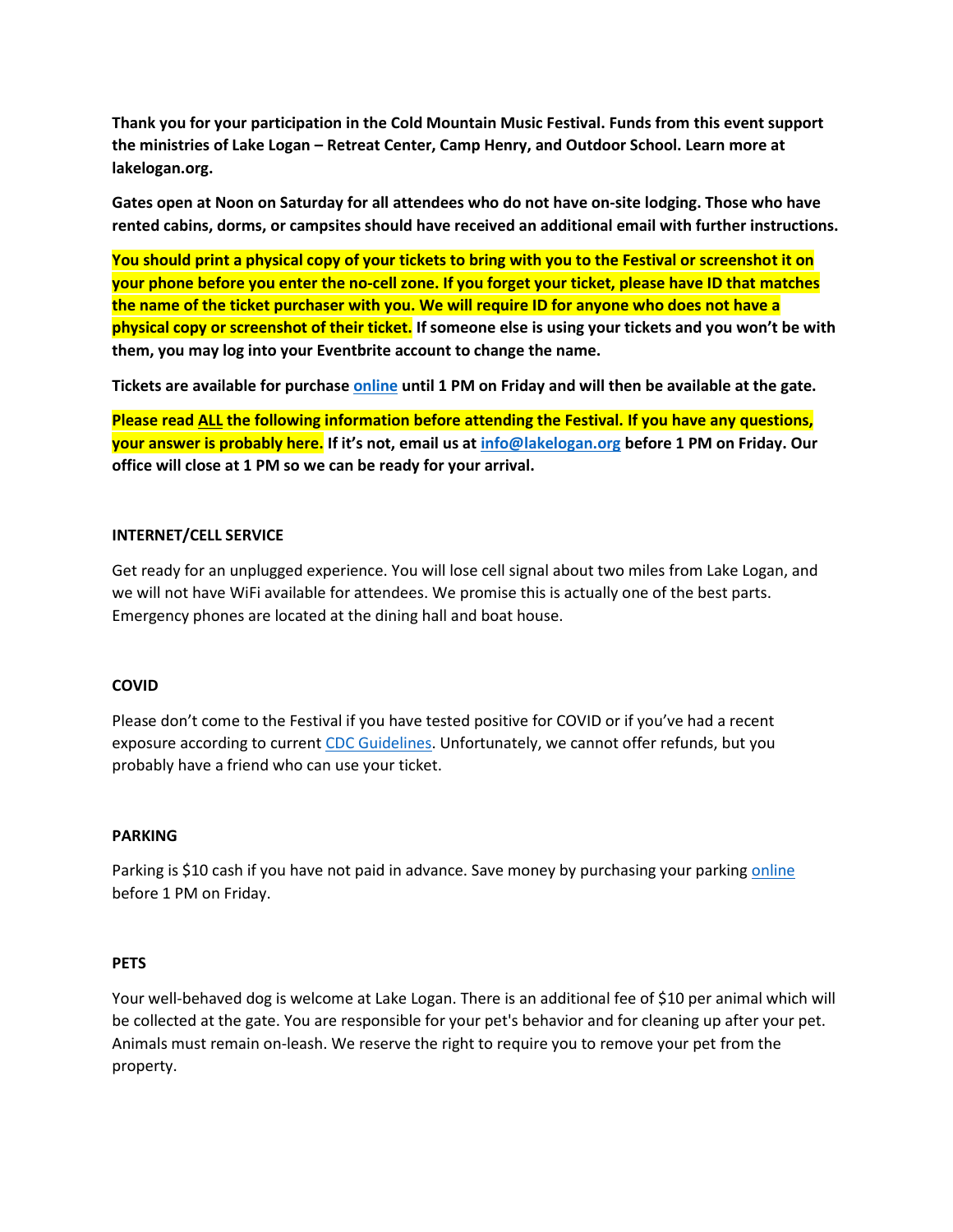### **WHAT TO BRING**

Please bring CASH (for parking, food, beverages, and merchandise); many vendors do not accept credit cards, and if the internet goes down, none of them will be able to. Feel free to bring lawn chairs, sunscreen, flashlights, an empty water bottle, and sturdy shoes sufficient for outdoor terrain. You may want to bring an umbrella or poncho. The Festival will go on, rain or shine.

There is an ATM near the Festival entrance. While many vendors take credit cards, WiFi can be unreliable, so cash is your best option.

## **WHAT NOT TO BRING**

No coolers, no outside food or beverages, no fireworks, no weapons, no illegal drugs, no outside boats or paddle boards. Also, remember this is a family friendly event, so please refrain from wearing offensive clothing and leave all potty-mouths at home.

## **WATER**

You may bring an empty water bottle. There will be stations for filling water bottles and water for sale.

### **SMOKING**

Smoke only in the designated area, which is the campfire beside the river. This includes e-cigarettes and the like. Dispose properly of your cigarettes.

#### **LOST AND FOUND**

Lost and Found may be turned in at the Ticket Entrance (before 8 PM Saturday) or the ID Check booth (after 8 PM Saturday).

#### **SPENDING THE NIGHT**

If you have reservations for lodging or camping, you should have received a separate email. We do not have any cabins or camping available. As of this writing, we have 7 spots available in the multi-gender dorm. If you're looking for a place to stay, check out [visitncsmokies.com.](https://visitncsmokies.com/)

#### **JOIN US SUNDAY**

If you're spending the night, we'd love for you to join us for worship on Sunday morning at 9:45 AM in Celebration Hall.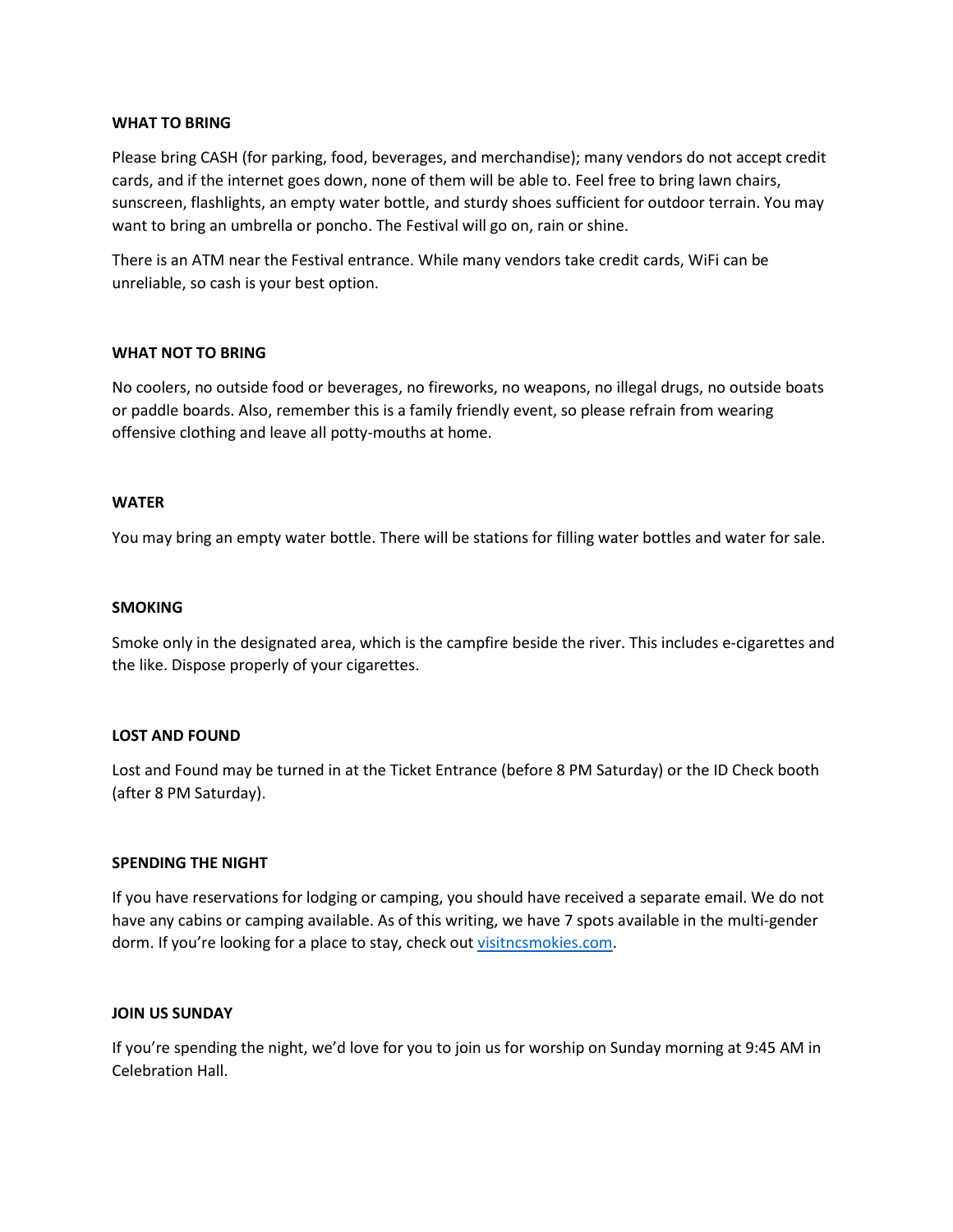## **DON'Ts**

No coolers, no outside food or beverages, no fireworks, no weapons, no outside boats or paddle boards. Please support our vendors!

Do not smoke in the Festival Field or inside or around any building. The only place smoking is allowed is the campfire beside the river. This includes vaping.

No fires except in designated campfire rings. These will be lit by a staff member or volunteer.

No outside watercraft. This includes Lake Logan members with watercraft registration – you will *not* be able to bring your registered watercraft to the Festival.

Do not boat or swim under the bridge into the river.

For fishing, a valid NC fishing license is required. Catch and release only. No live bait. Single hook only.

Do not go past the Boat House if you are not renting a cabin.

Do not go into the camping area if you have not paid for camping.

An emergency phone is located in the hallway of the Dining Hall and at the Boat House.

## **ETC**

We reserve the right to remove anyone violating rules or local, state, or federal laws and anyone whose conduct is deemed by the organizers as illegal, disorderly, or offensive.

By attending, you acknowledge that Lake Logan, the Diocese of Western North Carolina, festival organizers, and their employees, volunteers, officers, and sponsors assume no liability for injury sustained by attendees of this event.

Video and still photography will be taken at this event. By attending, you consent to our use of your image in connection with said recording and the transmission or publication thereof, or use in promotion of any future event.

#### **ABOVE ALL, BE KIND**

Be nice to our volunteers and staff. None of us are professional Festival-organizers, and we're all doing our best to make this experience awesome.

This is a family event. Be mindful of children and respectful of everyone.

Help us recycle and keep the festival grounds clean. Keep Lake Logan beautiful!

# **THINGS TO DO AT THE FESTIVAL (BESIDES LISTEN TO AWESOME MUSIC)**